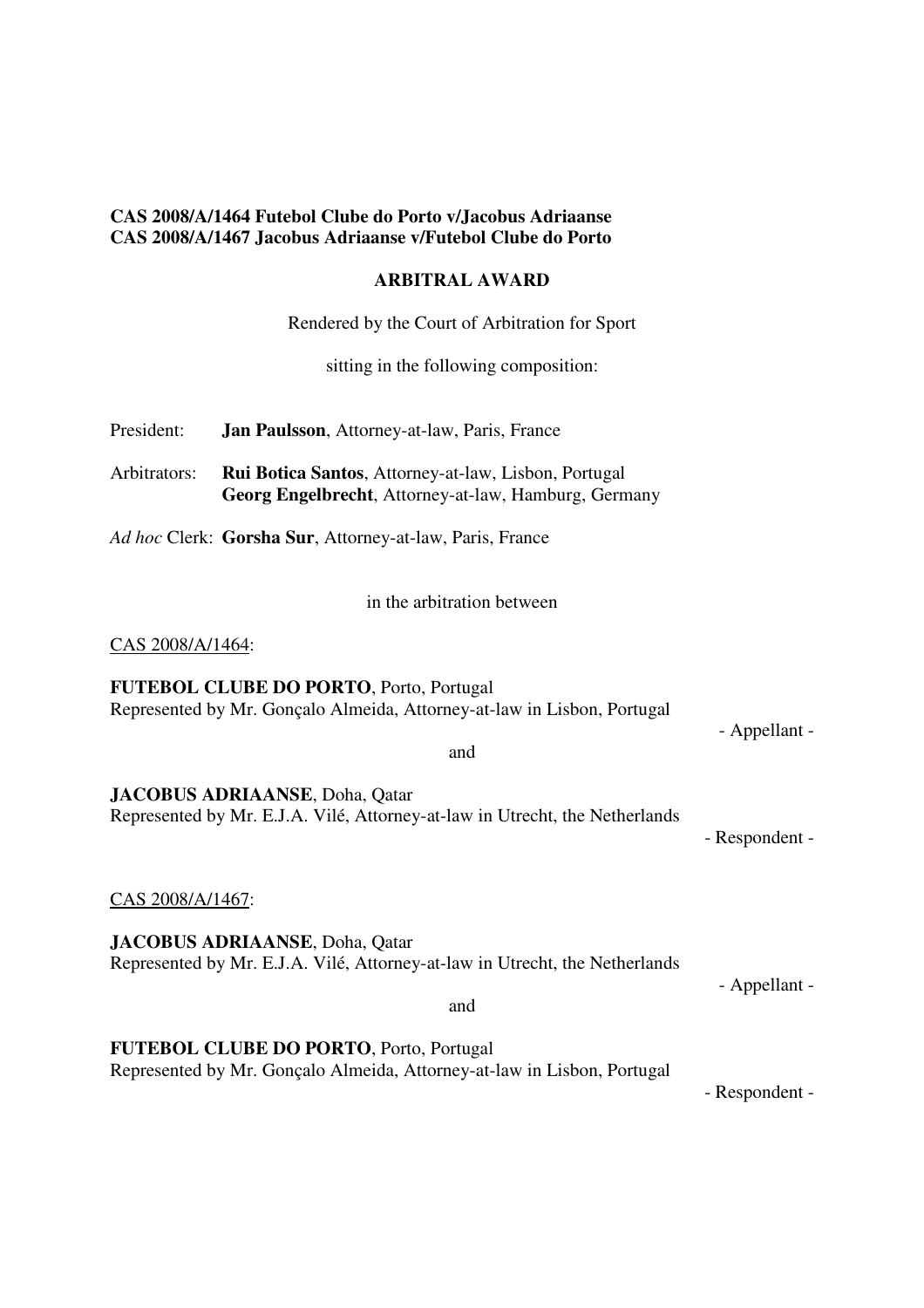# **I. INTRODUCTION**

- 1. These cases involve the termination in August 2006 of the relationship between Futebol Clube do Porto, Futebol, SAD (hereinafter referred to as *FC Porto*) and its head coach, Mr. Jacobus Adriaanse, as well as his assistant, Mr. Jan Olde Riekerink (together with FC Porto - the *Parties*). At the FIFA level, a Single Judge of FIFA Player's Status Committee (the **FIFA Committee**) rendered two decisions to the effect that the two coaches had breached their employment agreements and should pay damages to FC Porto in the amount of  $\epsilon$ 1,150,000 and  $\epsilon$ 146,250, respectively. Each decision is appealed by each party. FC Porto considers that the FIFA decisions were right in principle but the amount awarded was wrong and insufficient. Messrs. Adriaanse and Olde Riekerink each contend that the decisions were wrong in principle and they should have incurred no liability; to the contrary, they should be awarded the amount of earned bonuses which remained unpaid at the time the club and the coaches parted ways.
- 2. The four appeals have been consolidated, and the Panel deems it appropriate to analyze and determine issues in a single text, leading to two separate awards: one in the cases CAS 2008/A/1463 and CAS 2008/A/1466 and another in the cases CAS 2008/A/1464 and CAS 2008/A/1467.

### **A. The Parties**

- 3. FC Porto is a professional football club, located at Via FC Porto, Entrada Poente Piso 3, 4350-451 Porto, Portugal, and represented in these proceedings by Gonçalo Almeida, an attorney-at-law in Lisbon, Portugal.
- 4. Mr. Adriaanse is a Dutch professional football coach, represented in these proceedings by E.J.A. Vilé, Attorney-at-law in Utrecht, the Netherlands.
- 5. Mr. Olde Riekerink is a Dutch professional football coach, and is also represented in these proceedings by Mr. Vilé.

### **B. The Dispute**

- 6. On 20 May 2005, Mr. Adriaanse signed an employment agreement with FC Porto to become the head coach of FC Porto's first professional team from 1 July 2005 until 30 June 2007, in effect covering the 2005/06 and the 2006/07 football seasons (the *Adriaanse Contract*).
- 7. As envisaged under the Adriaanse Contract, Mr. Adriaanse selected his assistant coach. This was Mr. Olde Riekerink, who accordingly signed a separate employment agreement with FC Porto on 20 May 2005 (the *Olde Riekerink Contract* and together with Mr. Adriaanse Contract – the *Contracts*). Article 6.2 of the Olde Riekerink Contract provided that its duration and termination would be "the same" as the corresponding provisions of the Adriaanse Contract.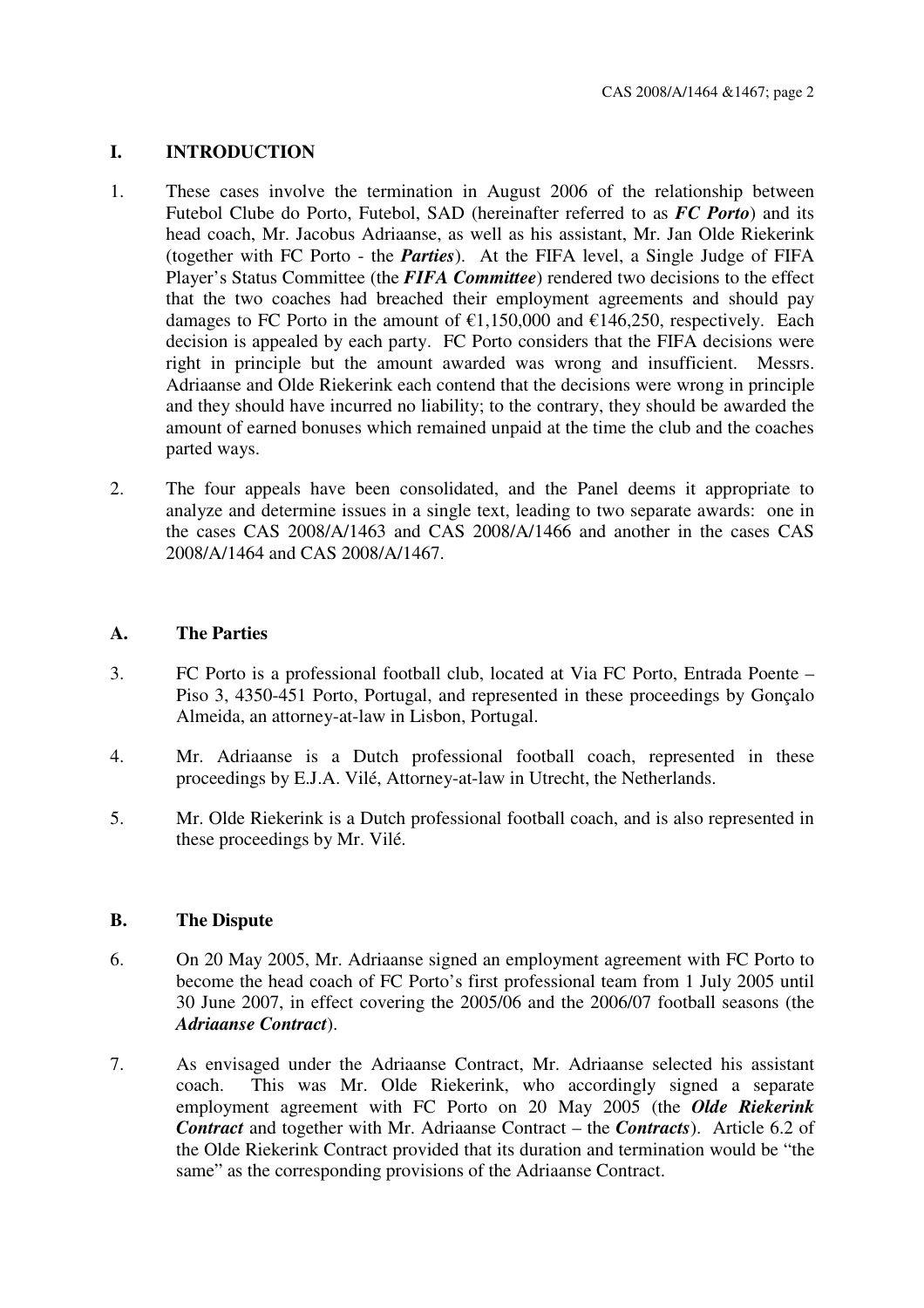- 8. On 12 January 2006 and pursuant to Article 1.1 of the Adriaanse Contract, FC Porto exercised its unilateral right to extend Mr. Adriaane's employment until 30 June 2008, or for the 2007/08 season. The Parties signed a written notice acknowledging the extension. The Olde Riekerink Contract was extended for the same period pursuant to Article 6.2 thereof.
- 9. The financial terms of the Adriaanse Contract called for an annual salary in the net amount of €1,300,000 in the 2005/06 and the 2006/07 seasons, and €1,500,000 in 2007/08 season, paid in twelve equal monthly installments. It did not specify the due date of the monthly salary installments.
- 10. The Olde Riekerink Contract provided for an annual salary in the net amount of €120,000 in the 2005/06 and the 2006/07 seasons, and €150,000 in the 2007/08 season, payable in monthly installments in the same way as the Adriaanse Contract.
- 11. The Adriaanse Contract also required FC Porto to pay Mr. Adriaanse team performance bonuses for winning the Portuguese Championship and the National Cup in the net amount of  $\epsilon$ 750,000 and  $\epsilon$ 100,000, respectively. The bonuses were payable at the end of the month following the month in which the bonus became due.
- 12. Mr. Olde Riekerink's team performance bonuses were different only with respect to their amount. For winning the Portuguese Championship and the National Cup, his bonuses equaled 75% of the player premiums, which were determined annually. It is undisputed that Mr. Olde Riekerink's net bonuses amounted to  $\epsilon$ 103,750 at the end of the 2005/06 season.
- 13. In the course of the first contractual season, Mr. Adriaanse's popularity with FC Porto fans and the local media declined. On one occasion at the end of January 2006, over a dozen fans besieged Mr. Adriaanse's car as he was leaving the training facilities. A news article submitted by Mr. Adriaanse describes the attackers as having used rocks and light flares to smash the car's windows and cause other property damage. Mr. Adriaanse eventually escaped the attackers by speeding off. The episode was caught on a security camera, and its footage was played on television news.
- 14. FC Porto's management publicly condemned the attack, turning the footage over to the police to have the perpetrators identified and criminally persecuted. Mr. Adriaanse acknowledges that the board of directors of FC Porto actively supported him in the midst of the surrounding controversy. FC Porto notes that there were no recurrences of similar attacks.
- 15. The season ended on a high note. FC Porto won the Portuguese League Championship on 22 April 2006 and the Portuguese National Cup on 14 May 2006. The team's defense was the least scored against in Europe. Mr. Adriaanse was recognized as the football coach of the year in Portugal.
- 16. Despite this success, Mr. Adriaanse claims that his relation with FC Porto at the end of 2005/06 season was tense. He cites a lack of support at the Board of Directors level, delays in the payment of salary, failure of FC Porto to pay the bonuses, and the players' rebellion as the reasons for making his working conditions between the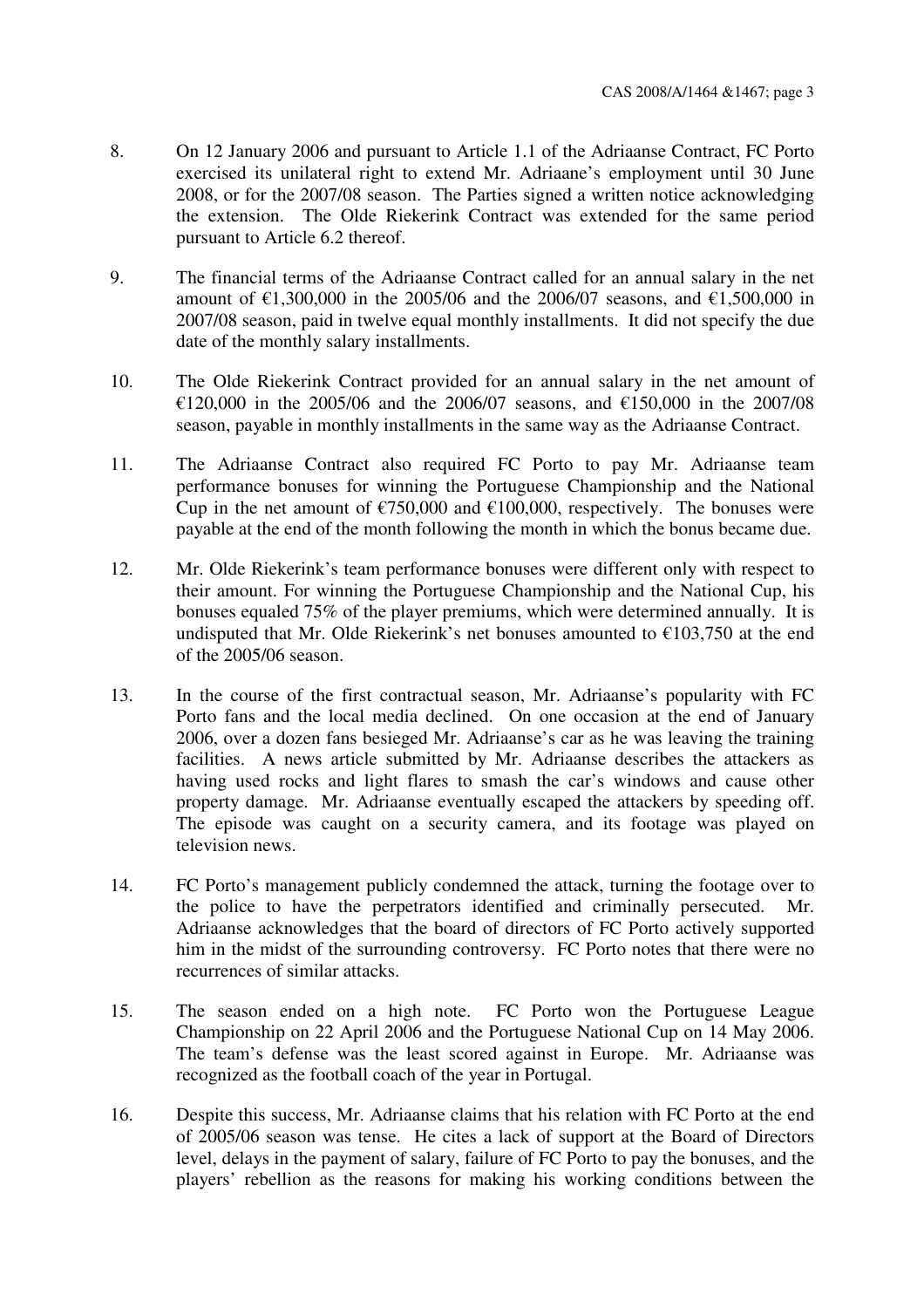2005/06 and the 2006/07 seasons intolerable. Mr. Olde Riekerink endorses Mr. Adriaanse's position.

- 17. Mr. Adriaanse submits that the Board in effect withheld its support for him at the end of the 2005/06 season. The Board sold several important players, including Mr. Adriaanse's preferred striker Benny McCarthy, without signing the replacement players allegedly promised to Mr. Adriaanse. FC Porto's President Pinto da Costa criticized Mr. Adriaanse for the team's performance in the Amsterdam Tournament during the preparation for the 2006/07 season.
- 18. FC Porto counters these contentions as unfounded, expressing in particular the view that the replacement players desired by Mr. Adriaanse were too costly.
- 19. Mr. Adriaanse further complains that his salary was paid at various times each month and the net monthly payments decreased consistently without an explanation. FC Porto answers that Mr. Adriaanse has conceded that ultimately the salary was always paid.
- 20. It is common ground that the team performance bonuses for winning the Portuguese Championship and the National Cup were not paid prior to 9 August 2006. The parties disagree, on the other hand, as to whether there was a verbal agreement to defer the payments.
- 21. FC Porto submits that during a meeting in De Lutte, the Netherlands, in July 2006, the club reached a verbal agreement with Mr. Adriaanse to the effect that the bonuses would be paid in two installments, in September and December 2006. FC Porto relies on written statements of its General Manager Antero Jose Gomes da Ressurreição Henrique and the goalkeeper's coach Wilheimus Coort in support of its version of events.
- 22. Mr. Adriaanse denies there was an agreement to defer the bonus payment. He submits that he made repeated attempts to receive the bonuses and that in the course of the meeting in De Lutte he insisted that FC Porto should pay the bonuses to him and the coaches before 1 August 2006. On 21 July 2006, so Mr. Adriaanse says, he gave to FC Porto a final ultimatum to pay the bonuses before the end of the month.
- 23. Mr. Olde Riekerink supports Mr. Adriaanse's position that there was no agreement to pay the bonuses later that year. He states that FC Porto asked Mr. Adriaanse to postpone the bonus payment, but Mr. Adriaanse rejected the request.
- 24. On 7 August 2006, during a training camp at Soestduinen, the Netherlands, the FC Porto players refused for some time to leave the team bus to participate in a crosscountry run organized by Mr. Adriaanse as part of the team's training program. Messrs. Adriaanse and Olde Riekerink characterize the episode as the players' revolt against Mr. Adriaanse's "severe" training methods, and a vote of no-confidence. FC Porto paints the episode as a frivolous contest organized by the players to avoid being the first person to leave the bus, and states that after a couple of minutes all players left the bus and began following the coaches' instructions.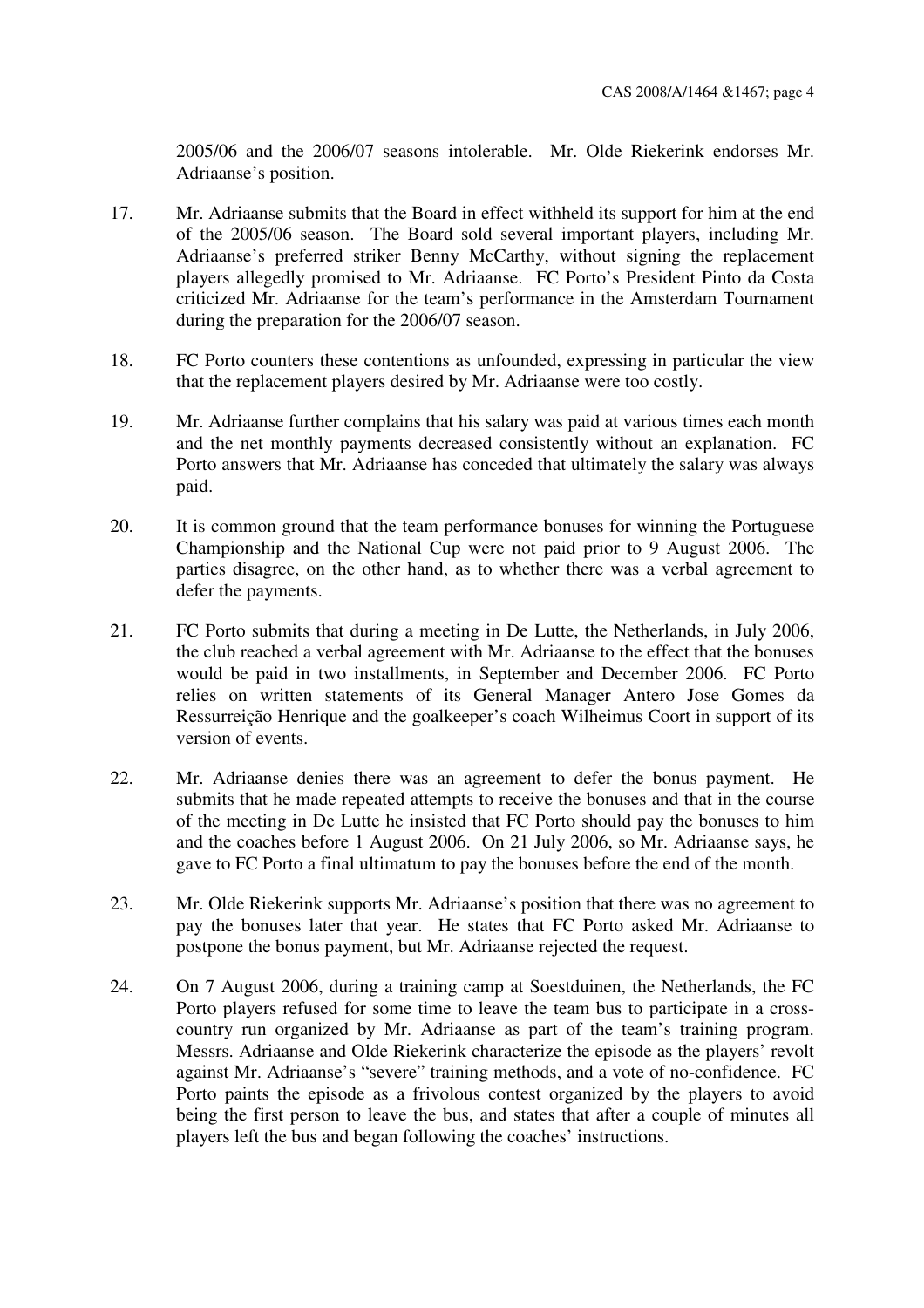- 25. On 8 August 2006, the team played a friendly match against a Dutch amateur team. According to Mr. Olde Riekerink, the players' performance was unacceptable; they were increasingly undisciplined throughout the game, which they eventually lost. At a team dinner later that day, in Mr. Adriaanse's version of events, the players again manifested a lack of discipline and respect for the coaching staff when they abruptly left the dining hall without permission, as a protest against Mr. Adriaanse's decision that they should serve themselves only after the coaches. In Mr. Olde Riekerink's view, the head coach's decision was a "creative disciplinary measure." FC Porto understands the episode as one of provocation by Mr. Adriaanse, who obliged the players to wait without eating, even as the coaches ate and had second helpings. The club explains that the players walked out to display their dissatisfaction with the coaches' arbitrary conduct and inappropriate attitude.
- 26. Shortly before breakfast on 9 August 2006, Mr. Adriaanse says he announced to the players that he and the rest of the coaching staff were resigning because of an "impossible" situation between the players and the coaches. The coaches "left one hour later," not having had any discussion with FC Porto's management.
- 27. Mr. Olde Riekerink states that he decided to terminate his relationship with the club because he would have had "no prospects at all with FC Porto" without Mr. Adriaanse, and expected that the club would discharge his services in light of the circumstances.
- 28. Mr. Adriaanse claims that a few days after the announcement to the players, Mr. Theo Prijn, then acting as his counsel, informed FC Porto in writing that Mr. Adriaanse had resigned as the head coach. No evidence of this communication has been provided by Mr. Adriaanse. Mr. Adriaanse submits that in the absence of Mr. Henrique, Mr. Prijn discussed the matter with FC Porto, in particular with Mr. Rodrigues Pereira*.*
- 29. FC Porto emphatically rejects the contention that it received a written notice of resignation. Moreover, FC Porto submits that the meeting with Mr. Prijn lasted no more than five minutes, as the parties realized that they could not find an amicable solution to the conflict.
- 30. On 16 August 2007, FC Porto signed Manuel Jesualdo Ferreira as head coach and Carlos Soares Azenha as an assistant coach of FC Porto. FC Porto alleges that it paid €1,000,000 plus €210,000 in a VAT tax to Boavista FC – another football club located in Porto (*Boavista FC*) – for the release of Messrs. Ferreira and Azenha from their contractual obligations to Boavista FC.
- 31. The 2006/07 football season opened in Portugal on 19 August 2006.
- 32. On 28 August 2006, FC Porto gave notice to the effect of ending the employment of Messrs. Adriaanse and Olde Riekerink on that day.
- 33. On 29 August 2006, FC Porto filed two separate claims for breach of contract against Messrs. Adriaanse and Olde Riekerink with the FIFA Committee.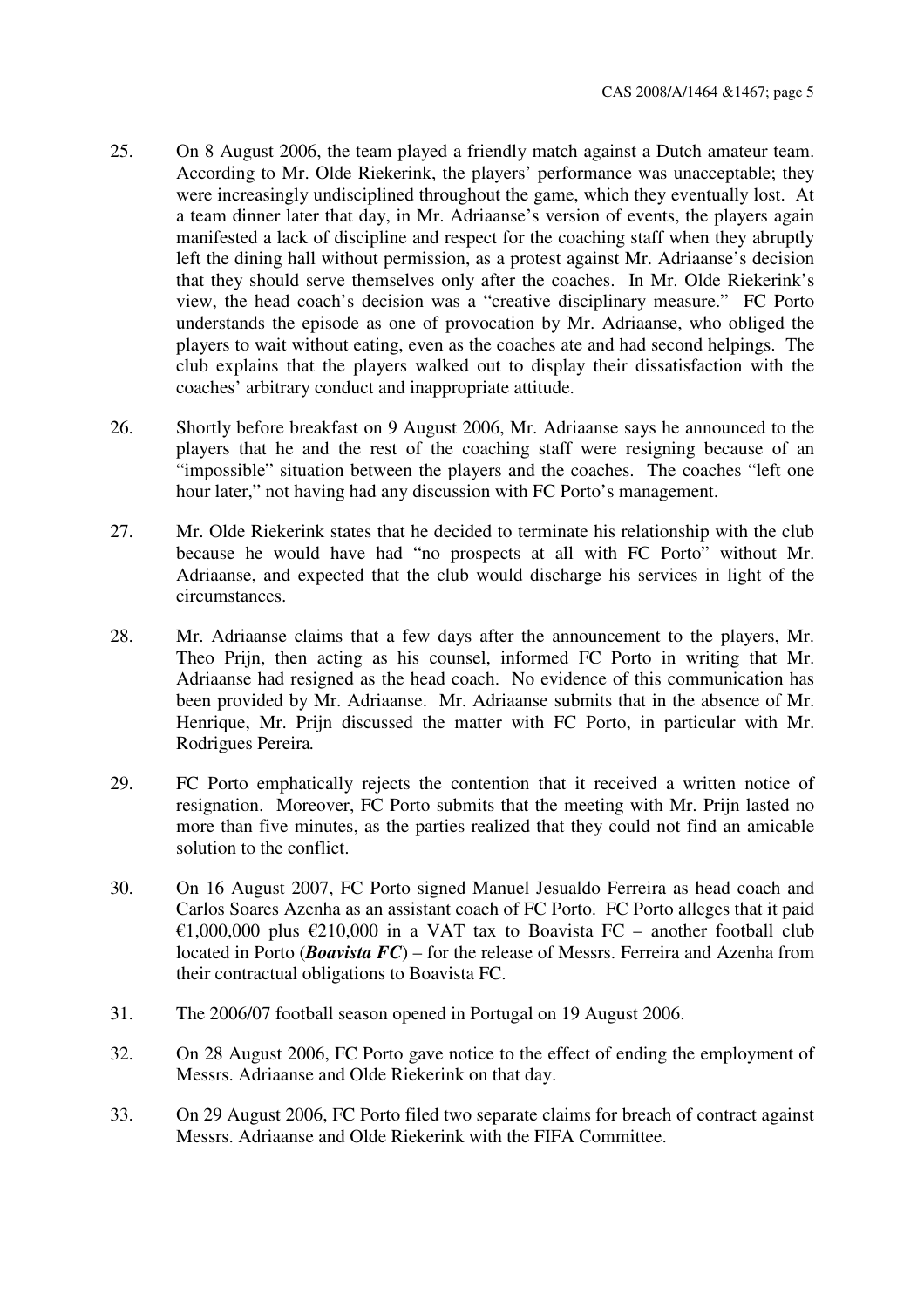- 34. On 14 September 2006 Messrs. Adriaanse and Olde Riekerink filed their separate claims against FC Porto with the FIFA Committee for payment of the bonuses, mentioned in Paragraphs 11-12 above.
- 35. The Single Judge rendered two similar decisions on 11 December 2007, ruling in favor of FC Porto on the breach of contract claims. The Single Judge's decisions ordered Messrs. Adriaanse and Olde Riekerink to pay FC Porto €1,150,000 and  $€146.250$ , respectively. In addition, Messrs. Adriaanse and Olde Riekerink were ordered to pay the costs of the proceedings.

## **C. The CAS Proceedings**

- 36. On 23 January 2008, FC Porto appealed the FIFA decisions before the Court of Arbitration for Sport (*CAS*).
- 37. On 28 January 2008, Messrs. Adriaanse and Olde Riekerink lodged their own appeals against the Single Judge's decisions with CAS.
- 38. On 8 February 2008, FC Porto filed its brief of appeal.
- 39. On 13 March 2008, FC Porto filed its joint answer to the briefs of appeal of Messrs. Adriaanse and Olde Riekerink, dated 28 January 2008.
- 40. On 14 March 2008, Messrs. Adriaanse and Olde Riekerink filed their respective answers to the FC Porto's brief of appeal, dated 8 February 2008.
- 41. An oral hearing was held in Lausanne, Switzerland, on 22 July 2008. In attendance on behalf of FC Porto were Messrs. Almeida and Daniel Pereira (FC Porto's Legal Director). Witnesses heard on behalf of FC Porto included Messrs. Henrique, Coort, Rui Gil Soares Barros, Pedro Emanuel dos Santos Martins Silva, and Acácio Valentim Carneiro Nunes de Azevedo Costa. In attendance on behalf of Messrs. Adriaanse and Olde Riekerink were their legal representatives. Messrs. Adriaanse and Olde Riekerink testified on their own behalf, as did Chris Kronshorst (a Dutch assistant coach, who joined FC Porto in July 2006 and resigned on 8 August 2006, together with Messrs. Adriaanse and Olde Riekerink).
- 42. Oral submissions were made by the Parties' representatives: Mr. Almeida for FC Porto and Mr. Vilé for Messrs. Adriaanse and Olde Riekerink.
- 43. FIFA waived its right to intervene.
- 44. Subsequently to the hearing, the Panel put five questions of Portuguese law to the Parties (see Paragraph 71 below). Responses to these questions were furnished in the form of legal opinions signed by Professor Júlio Gomes and Dr. Rui Moreira Sá (produced on behalf of FC Porto) and the law firm Barrocas Sarmento Neves (*BSN*) (produced on behalf of Messrs. Adriaanse and Olde Riekerink).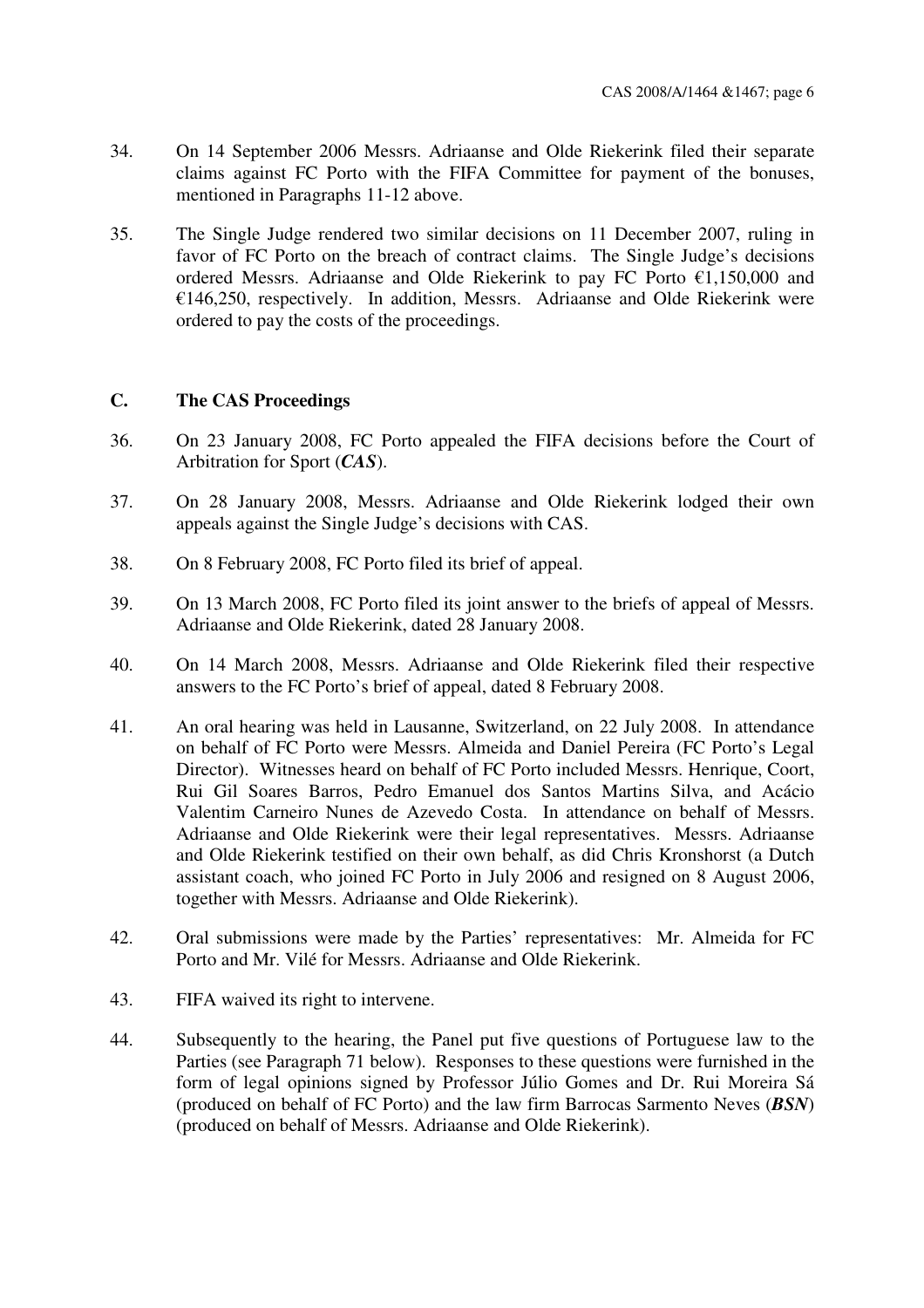## **II. CLAIMS AND JURISDICTION**

- 45. FC Porto seeks an amendment of the Singe Judge's decisions to correspond to what the club considers as the true net monetary loss stemming from Mr. Adriaanse's breach, namely  $\epsilon$ 5,103,645,30 plus a share of the  $\epsilon$ 1,210,000 (including taxes) paid to Boavista FC to free up Mr. Ferreira as a replacement coach, as well as an award of moral and sporting damages, legal fees, and the costs of arbitration.
- 46. Messrs. Adriaanse and Olde Riekerink seek to set aside the Single Judge's decisions ordering them to make payments to FC Porto, and an award of the due bonuses.
- 47. The Parties agree that CAS jurisdiction is established by reference to Articles 60 *et seq.* of the FIFA Statutes.

## **III. FINDINGS OF FACT**

- 48. Having had the benefit of hearing the testimony of Messrs. Adriaanse and Olde Riekerink, as well as their answers to questions put to them during the hearing, the Panel concludes that both of them breached their Contracts with FC Porto. The reasons that their attempts to justify their purported unilateral termination fail may be stated briefly as follows.
- 49. The problems of January 2006 are irrelevant to the dispute. In particular, the incident of the hostile fan group faded into history with the successful completion of the 2005/06 season. Moreover, the incident was not provoked by FC Porto, which naturally disapproved of the behavior of that group of fans. If either Mr. Adriaanse or Mr. Olde Riekerink had seriously thought of this as a grievance justifying termination of his Contract, such a posture would have been credible only by giving timely notice that FC Porto should take some steps to ameliorate the situation, and proving that those steps were not taken. There is no evidence of such demands, let alone of FC Porto ignoring them.
- 50. As for the coaches' allegations of untimely monthly payments and irregular deductions, neither Mr. Adriaanse nor Mr. Olde Riekerink has demonstrated that either of them had complained or that those complaints were justified. The monthly payments were evidently made and encashed by the two coaches without any record of protest. These unspecified *post factum* complaints do not come close to giving justification for the coaches' radical action in August 2006. CAS Panels have held that even the non-payment of monthly salary does not provide the right to terminate employment contracts in the absence of a demand for payment. See e.g. *Metsu v. Al-Ain Sports Club*, CAS 2005/A/893, para. 7.4.5.
- 51. The unpaid bonuses undoubtedly did concern a valid debt owed to the two coaches. Nevertheless, the evidence, particularly in light of the testimony at the hearing, is quite clear that the unpaid bonuses cannot be considered as valid grounds for termination. The Panel is satisfied as follows: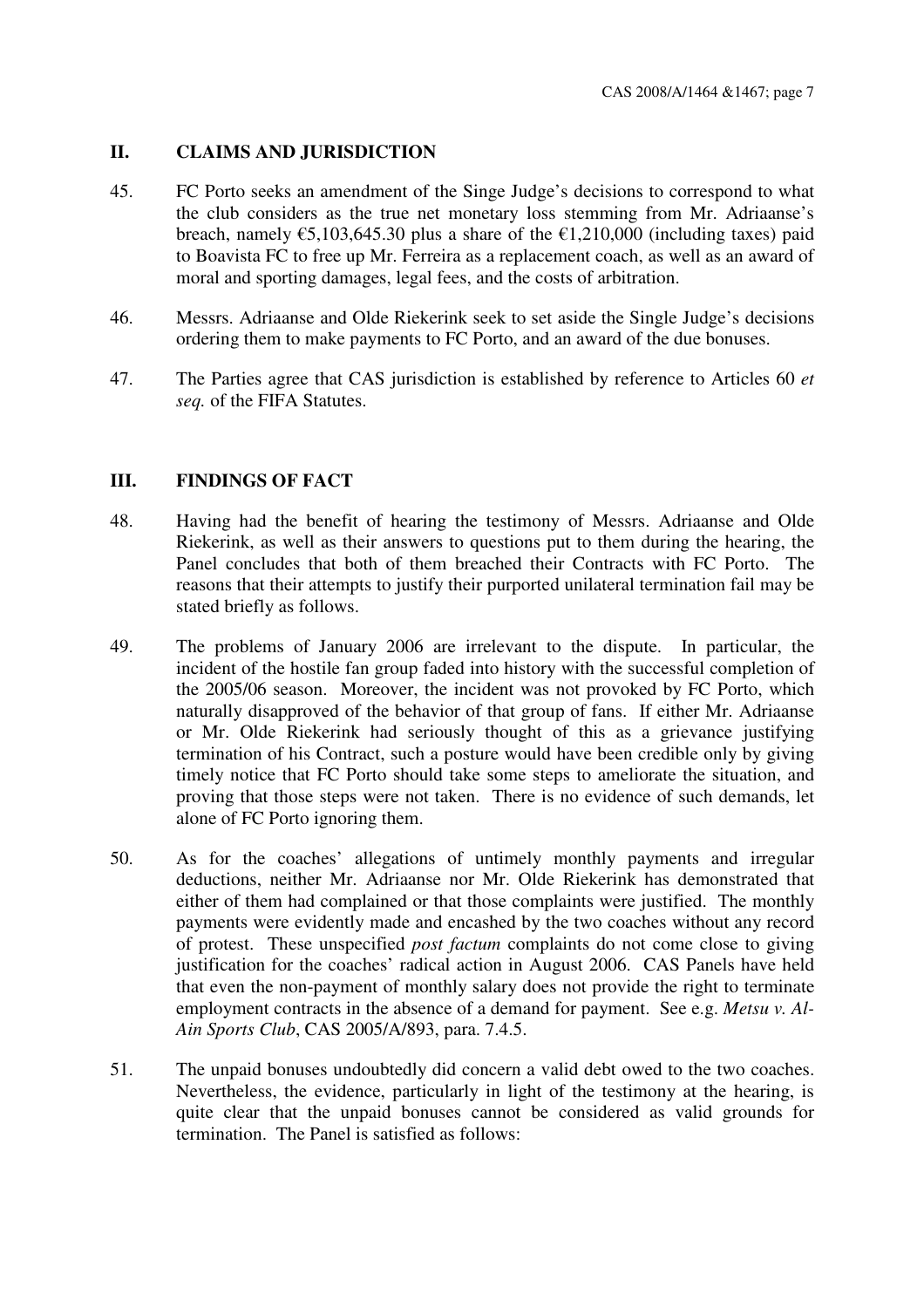- Both sides agree that FC Porto requested that the bonuses be paid in two instalments during the second half of 2006. This factual proposition is therefore established.
- FC Porto says its request was accepted by the coaches. The coaches deny it. There is no written proof. Given that the coaches acknowledge that FC Porto made the request, it was for them to ensure that their refusal was put on record, in even the simplest letter. There is none. It is thus not established that the coaches refused the request.
- Mr. Adriaanse's testimony was that he originally complained about the nonpayment of the bonuses and said he would quit by 1 August 2006 if he did not get them. The facts are that he did not get them and he did not resign on 1 August 2006. This confirms that (i) he accepted the request, (ii) he was considering it, or (iii) he had changed his mind. In either case, FC Porto was entitled to consider that the delay in payment was not a matter of essence for Mr. Adriaanse.
- Mr. Adriaanse's testimony also was crystal clear that his resignation on 9 August 2006 was not due to the non-payment of the bonuses. He was asked twice by the Panel, and he responded emphatically that his resignation was due to the fact that he had lost control of the team because of the club management's lack of support for him.
- 52. Finally, as for the alleged lack of support by the FC Porto's Board, this is a subjective matter which cannot be given the weight desired by Mr. Adriaanse in light of the facts that FC Porto did not desire him to resign and that the terms of his Contract did not allow Mr. Adriaanse to dictate recruitment choices for players, let alone to walk out whenever he had the impression that he was not getting his way with respect to the many policy choices which any professional club must make in light of numerous factors, of which keeping the head coach happy is only one.
- 53. Given these findings, it must be concluded that the coaches resigned without valid cause. Mr. Adriaanse's comment about why he did not consult a lawyer before taking action ("because he would have told me not to do it") is indicative of a high degree of impulsiveness without regard to the consequences for FC Porto.
- 54. Neither Mr. Adriaanse nor Mr. Olde Riekerink has been able to show that they gave FC Porto notice of any contractual complaint before they terminated their employment on 9 August 2006. Nor have satisfied the Panel that they actually sent a letter of termination.
- 55. Mr. Adriaanse's withdrawal took place ten days before the start of the 2006/07 Portuguese championship season, and the team played its first championship match in his absence on 25 August 2006. He was temporarily replaced by an assistant coach. The disruption caused by Mr. Adriaanse's departure was exacerbated by the fact that three Dutch assistant coaches departed with him (although Mr. Coort later returned to FC Porto). In these circumstances, FC Porto formally notified Mr. Adriaanse by letter dated 28 August 2006 that it deemed his Contract to be at an end.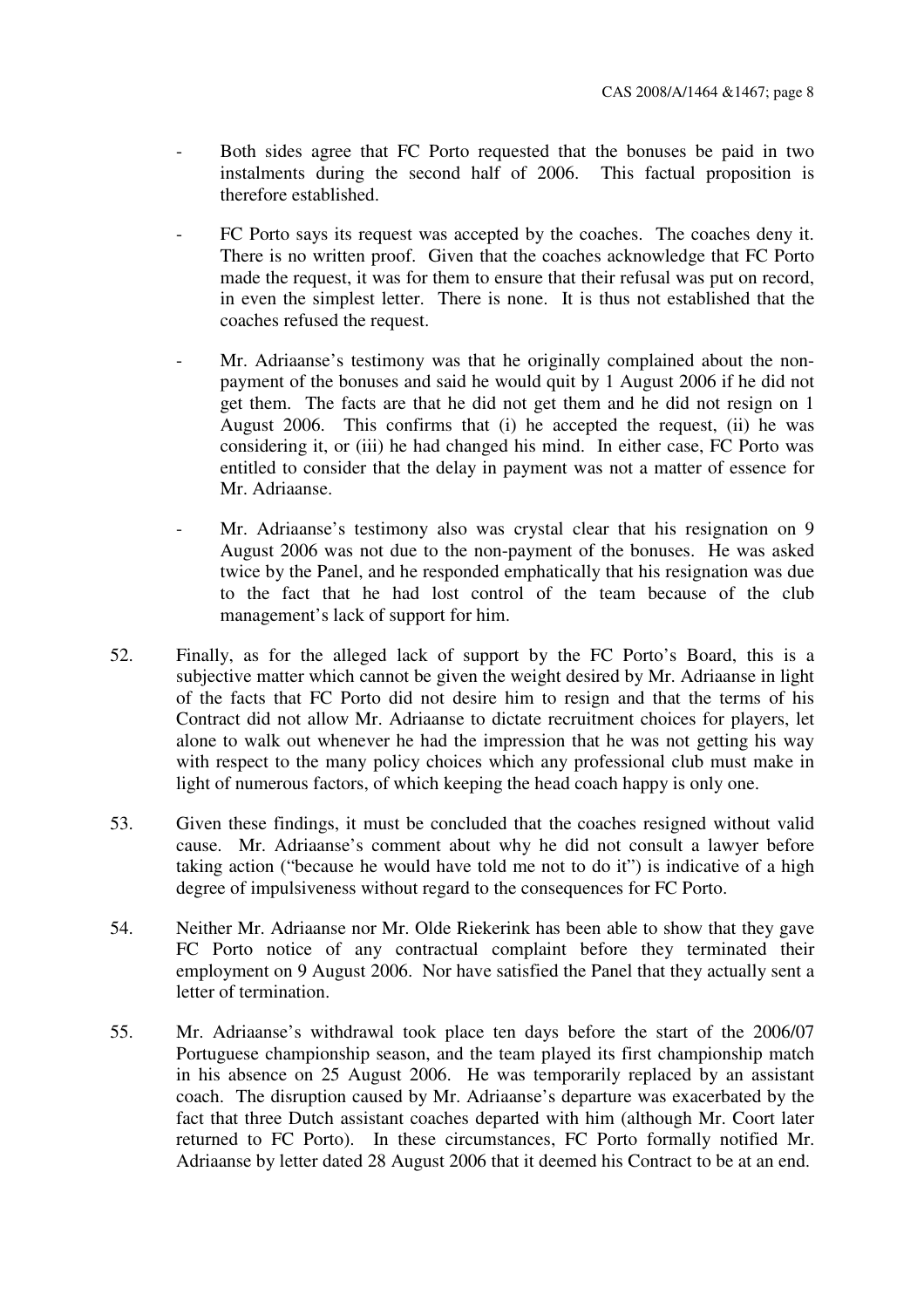- 56. FC Porto found two coaches willing to replace Messrs. Adriaanse and Olde Riekerink. To obtain their release from Boavista FC, however, FC Porto agreed to pay compensation in the amount of  $\epsilon$ 1,000,000 plus tax.
- 57. There is no doubt that Mr. Adriaanse made the decision to walk out and that Mr. Olde Riekerink simply followed either out of a sense of personal loyalty or as a matter of inevitability. In any event, Mr. Olde Riekerink is an adult professional and is answerable for his acts. If he acted out of a sense of loyalty, he must pay the price (and perhaps ask himself whether loyalty should extend to breaching a contract). If he felt he had no future with the club in the absence of Mr. Adriaanse, this was not for him to decide unilaterally, but to inquire with FC Porto, which may or may not have shared this view.
- 58. The fact that Mr. Olde Riekerink was in breach, and is responsible therefore, does not absolve Mr. Adriaanse of blame for having influenced Mr. Olde Riekerink to follow him out the door. It is quite clear that Mr. Adriaanse approved and indeed desired this outcome because it in effect validated his own decision, or at least avoided the opposite inference if Mr. Olde Riekerink had not followed him.

### **IV. THE APPLICABLE LAW**

59. The final article of each Contract (Article 12 in the case of the Adriaanse Contract; Article 10 in the case of the Olde Riekerink Contract) is captioned "Governing law; arbitration." The first subsection reads:

"This Employment Agreement shall be governed by and construed in accordance with the laws of Portugal."

60. The second subsection reads:

"All disputes arising between the parties in connection with this Employment Agreement shall be settled by way of arbitration in accordance with the rules and regulations of the FIFA. The arbitration shall take place in Zurich, Switzerland, and shall be held in the English language."

- 61. These two paragraphs give the immediate impression that the first corresponds to the "governing law" element in the caption of the final article; the second to "arbitration."
- 62. This impression is confirmed by a closer reading. To provide that arbitration shall take place "in accordance with" FIFA rules suggests that the procedure shall be that envisaged under FIFA rules, not that the substantive law shall be found there. True, a broad reading of "in accordance" could also include the idea of deciding in conformity of certain substantive rules, but that would have the consequence of contradicting the first paragraph, which clearly refers to the substantive law of Portugal. It is an elementary rule of interpretation that a document should, if possible, be construed so as not to be self-contradictory.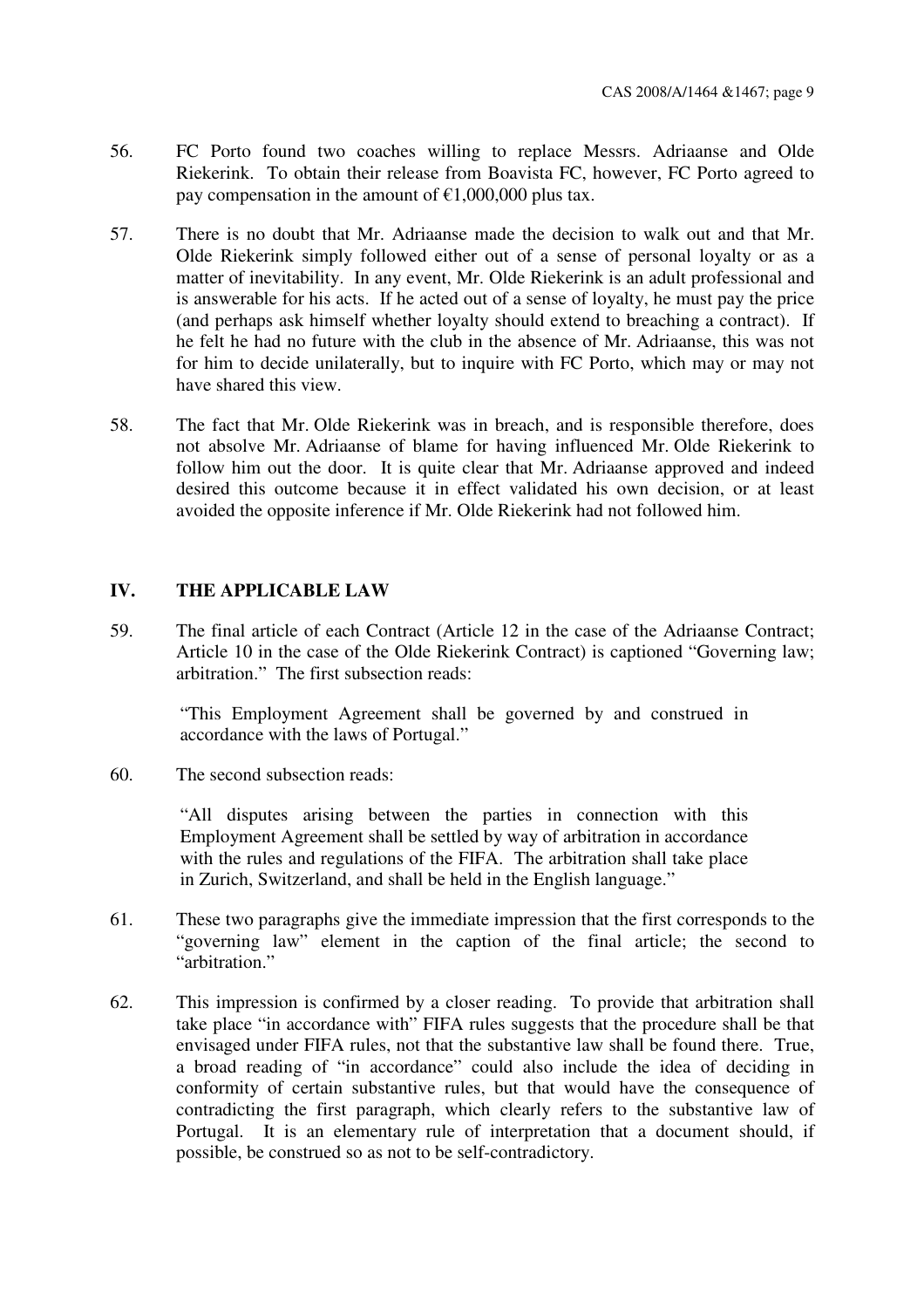- 63. The reference to arbitration "in Zurich" has been clarified by the Parties' conduct, notably in signing the Order of Procedure dated 11 July 2008 by which, under Item 1, they confirmed CAS jurisdiction based on Articles 60 and following of the FIFA Statutes, which refers to appeals to CAS. Each party seeks to appeal the decision of the Single Judge of 11 December 2007, and have therefore invoked (and not resisted) CAS jurisdiction (FIFA is based in Zurich).
- 64. The same Order of Procedure affirms, under Item 7, that "the Panel shall decide the dispute according to the applicable regulations and the rules of law chosen by the parties." The chosen "rules of law" here are obviously Portuguese law.
- 65. Since the Parties have agreed that CAS has jurisdiction in accordance with Articles 60 and following of the FIFA Statutes, one should examine the effect of the following sentence in Article 60(2) of the FIFA Statutes:

"CAS shall primarily apply the various regulations of FIFA and additionally, Swiss law."

- 66. It is true that in the *Webster* case, CAS 2007/A/1298-1299-1300, para. 90, a CAS Panel concluded that they would apply:
	- (i) Article 17 of the FIFA Regulations on the Status and Transfer of Players (the *FIFA Regulations*) in determining the amount of compensation;
	- (ii) Swiss law in "interpreting the FIFA Regulations and the validity of the decision under appeal;" and
	- (iii) Scottish law if relevant "in conjunction with" Article 17 of the FIFA Regulations in setting the level of compensation.
- 67. Apart from the *Webster* panel's view of the role of Swiss law (which the present Panel notes without comment), the elements of this reasoning –whatever their merits in the *Webster* case – are not apposite in the present case for the following reasons:
	- the applicability of Article 17 of the FIFA Regulations to a coach (as opposed to a player) has not been established (see below);
	- unlike the contract in *Webster*, which did not refer to Scottish law but only to the rules of the Scottish Football Association, the Contracts in the present case explicitly referred to the applicability of the national (Portuguese) law; and
	- unlike the *Webster* case, where the arbitrators were disinclined to apply general principles of the Scottish law of damages because they did not sufficiently cater to the "particularities of the football labour market and the organisation of the sport," in the present case the relevant Portuguese law is indeed a *lex specialis*; and by contrast, as mentioned, the applicability of FIFA's *lex specialis*, namely Article 17 of the FIFA Regulations, has not been established.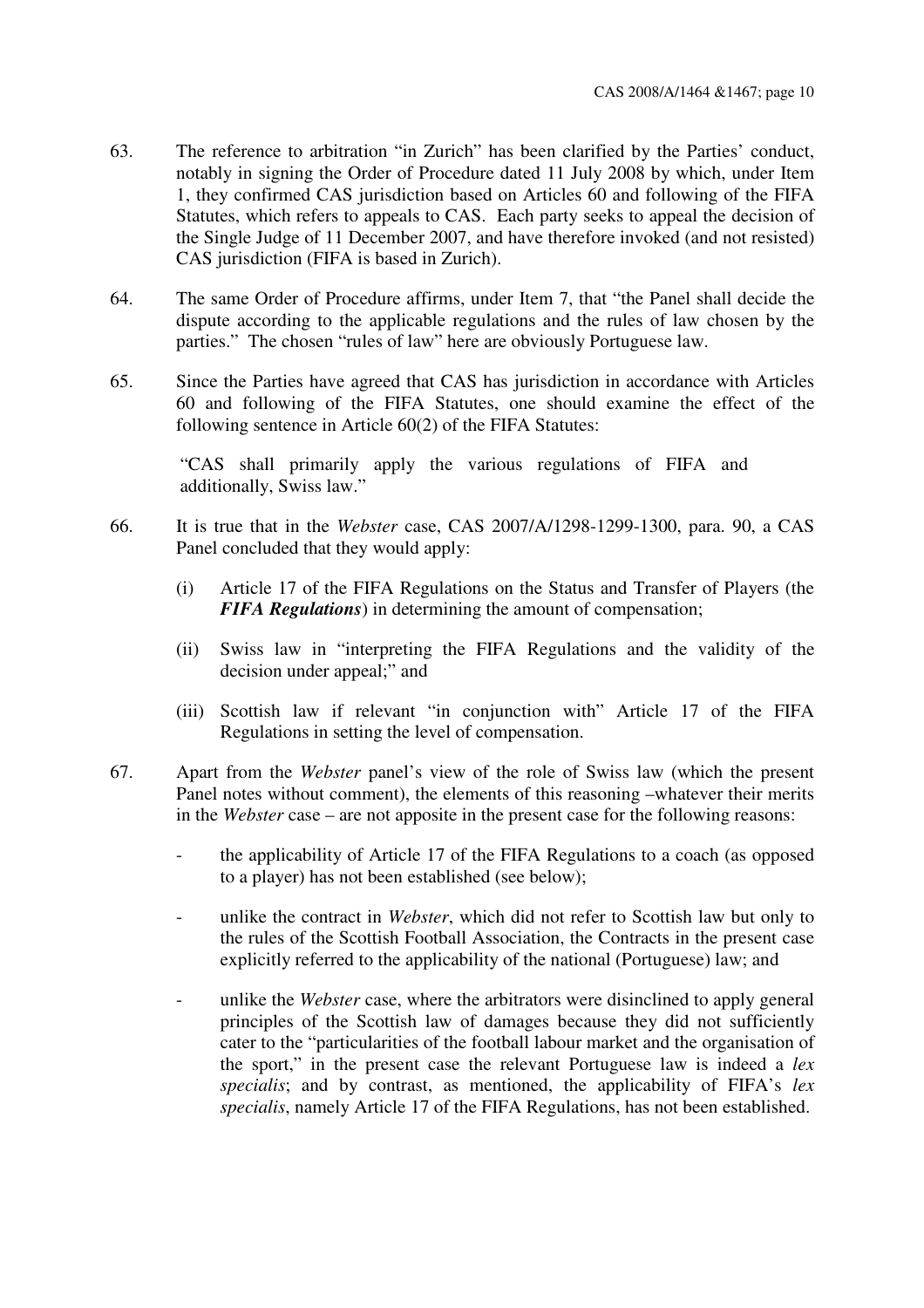- 68. FC Porto argues that the measure of compensation for breach in this case should be determined in accordance with Article 17 of the FIFA Regulations. The Panel is far from certain that this is true; Article 1 of the FIFA Regulations ("Scope") provides that the Regulations concern "players," not coaches. Moreover, the FIFA Statutes no longer contain the provision which appeared in Article 33.4 of their 2001 version which equated coaches with players. (True, Article 22 of the current FIFA Regulations makes clear that FIFA has competence to hear disputes between coaches and clubs, which is precisely the competence exercised by the Single Judge, but that does not mean that *substantive* rules applicable to players also apply to coaches). Even if Article 17 of the FIFA Regulations were applicable, it mentions "the law of the country concerned" as the first of several factors to be given "due consideration." In the event it were questioned that "the law of the country concerned" would be Portuguese law, the same Article 17 of the FIFA Regulations immediately excludes any such alternative interpretation by stating "unless provided for in the contract," thus leading again to Portuguese law.
- 69. FC Porto has urged the Panel to decide these cases on the exclusive basis of the FIFA Regulations, observing that the Regulations provide under Article 22(c) thereof that FIFA is "competent" to decide "employment-related disputes between a club or an association and a coach that have an international dimension." FC Porto also insists that the "jurisprudence" of the FIFA Committee as well as that of CAS is clearly to the effect that a breach of a relevant employment agreement leads to compensation at least in the remuneration payable under the contract, as well as any specifically proven damages.
- 70. FC Porto's argument in this respect is misconceived. The issue is not whether there might be competence under the FIFA Regulations, or what the substantive FIFA rules, as understood in previously decided cases, might be. The issue is whether the Parties in these Contracts availed themselves of the opportunity to have the dispute decided in accordance with norms edicted by FIFA. To have done so may well be advisable in many situations, but this simply is not what the Parties agreed to in the relevant Contracts. The Panel will not disregard the Parties' agreement; its position in this regard is consistent with the exhortation in Article 25(1) of the FIFA Regulations that disputes should be resolved "taking into account all relevant arrangements, law, and/or collective bargaining agreements that exist at the national level." Nothing is more "relevant" than the Parties' own choice of legal framework and sources of norms to govern the disputes.
- 71. In order to improve its understanding of Portuguese law, the Panel invited the Parties to comment on the following questions:
	- 1. Does the *Contrato colectivo de trabalho dos treinadores* (the *Contrato colectivo*) have the status of law in Portugal, and is it *lex specialis* with respect to employment agreements such as the Contracts involved in these cases?
	- 2. Does it make any difference that the Adriaanse Contract does not contain the explicit reference to the *Contrato colectivo* which is found in Article 3.1 of the Olde Riekerink Contract? If so, what would the consequences be?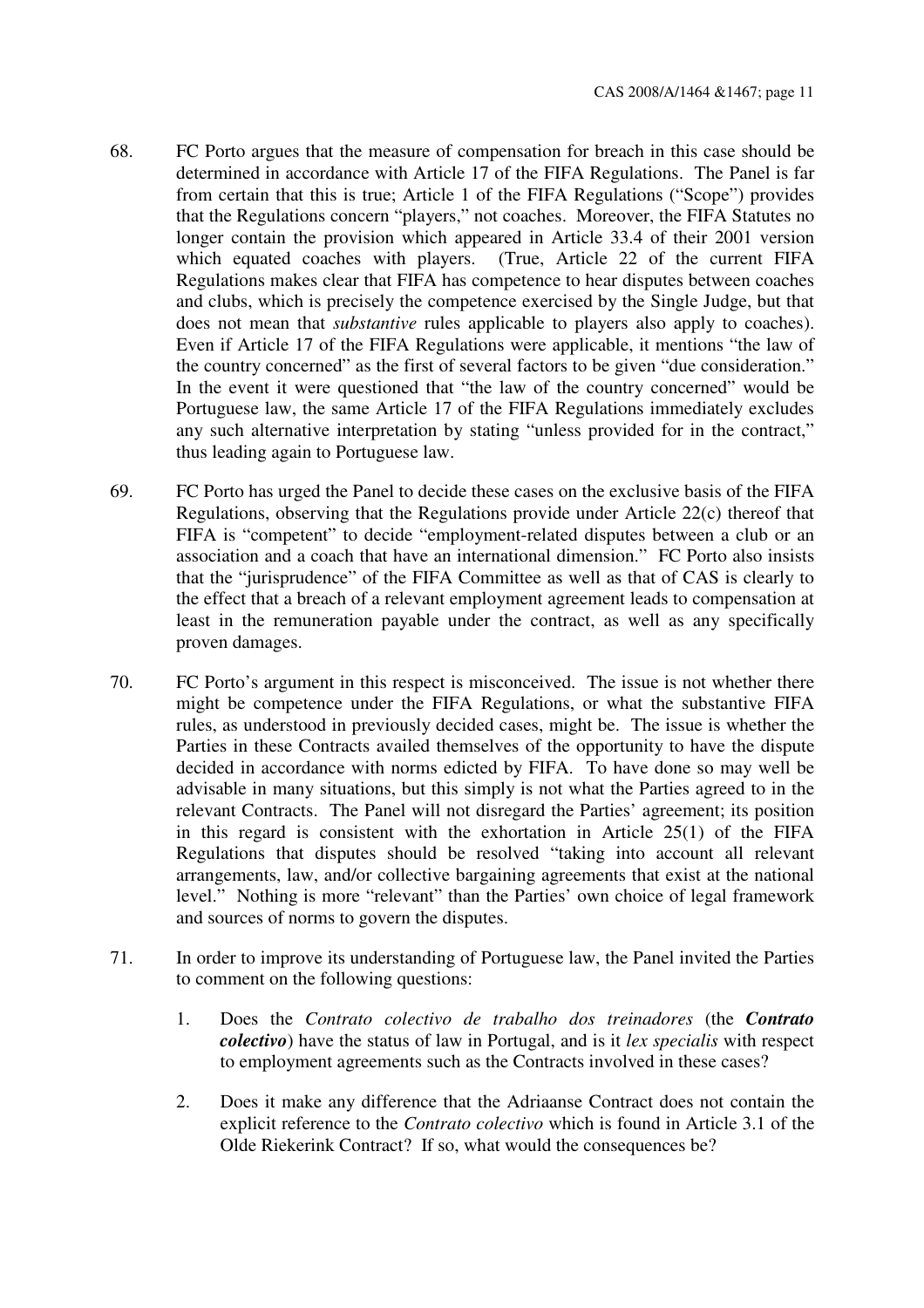- 3. What are the legal grounds under Portuguese law to justify FC Porto's claims, in whole or in part? If so, how would they lead to a calculated amount in these cases?
- 4. What is the "Employment Federative Agreement" referred to in Article 4.1 of the Adriaanse Contract? Is the reference entitled to legal effect? If so what effect?
- 5. How can it be shown whether the notion of *remuneraçao* under the *Contrato colectivo* includes only net salary, or whether it includes gross salary, as well as reimbursement of living and transportation expenses (which might be considered as reimbursement on account of expatriation rather than as income)?
- 72. In light of the materials provided by the Parties, the Panel has reached the following understanding with respect to those elements of these five questions which ultimately appear to be relevant in the present cases.
- 73. *Question 1.* Under Article 4 of the Portuguese Labour Code (the *Code*), a *contrato colectivo* may replace general law, but only with respect to non-mandatory provisions of the latter. Article 383(2) of the Code makes explicit that matters of "indemnification" may be regulated by a *contrato colectivo*. In turn, a mandatory provision of a *contrato colectivo* overrides any contrary stipulations in individual employment agreements.
- 74. *Question 2.* Pursuant to a Ministerial Order (*Portaria de extensão*) a *contrato colectivo* may apply even to employees who are not members of a participating union. Having examined the opinions submitted, the Panel concludes that the Adriaanse Contract is subject to the *Contrato colectivo*.
- 75. *Question 3.* It seems clear that to the extent Portuguese law governs the *Contrato colectivo* is to be applied. The debated issue is whether Article 41 of the *Contrato colectivo* is the relevant provision, with the effect that FC Porto's compensation should be set at not less than 50% of the value of the remuneration owed under the Contracts, or whether to the contrary, the damages should be set at the equivalent of six months of remuneration on the footing that Article 41 of the *Contrato colectivo* does not apply and that the period of reference is therefore that of Article 48 of the *Contrato colectivo*. This latter conclusion is, in BSN's opinion, the consequence of considering that Messrs. Adriaanse and Olde Riekerink abandoned their jobs, as opposed to terminating without giving valid notice. It is true that Article 41 of the *Contrato colectivo* does not explicitly refer to abandonment. It is not, however, reasonable to argue that someone who abandons without giving notice should automatically be favored over someone who gave notice that turned out to be invalid. It cannot be accepted that the coaches should be treated with greater indulgence because they did not formally resign by a letter to FC Porto. To the contrary, the principle must be that there should be an *incentive* to give notice, so that the leaders of FC Porto would know exactly where they stood, especially with respect to the need to make alternative arrangements. It is impossible to see why the coaches should be rewarded for non-professional conduct. The Panel is unwilling to read Article 41 of the *Contrato colectivo*, which mandates compensation at least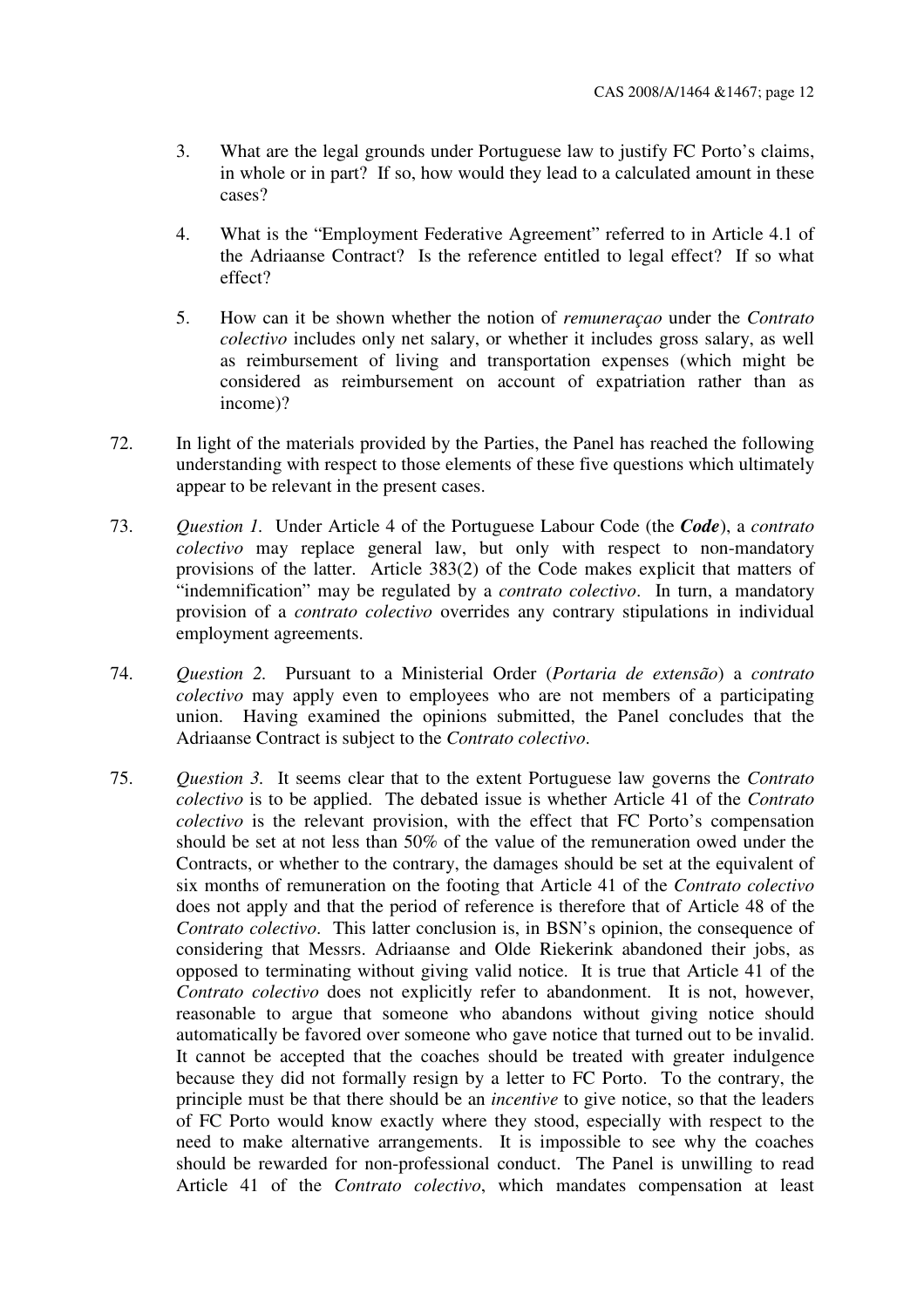equivalent to half of the remaining remuneration in cases of unilateral termination for invalid cause, should be put aside and result in less remuneration if an employee abandoning his job gives no notice whatever. At any rate, Mr. Adriaanse's testimony was unequivocal: once he had announced to the team that he was leaving, there was "no going back." He added that "my and my staff's decision" was definitive. He testified that he simply did not want to take a telephone that was offered to him to speak to FC Porto's President on 9th August. He told the Panel that he realised that he was putting FC Porto in a difficult position but felt it was justified because, in his words: "I felt I had lost my authority; it's over now, my grip, my power over the group was gone." This was radically different from the situation of an employee who has gone off without permission but with no intent to give up his employment.

- 76. *Question 4.* This mention in the Adriaanse Contract appears to have been an inadvertent reference to employment agreements filed with the Portuguese Football Federation. When such contracts are filed in this manner, they naturally duplicate the originals. Accordingly (and as all consultants agree), this reference is of no moment in this case, whether or not the Adriaanse Contract was filed.
- 77. *Question 5.* The Panel accepts the notion of base remuneration as understood in Article 250.1(a) of the Code, namely an amount corresponding to the "activity performed by the employee." In light of the Panel's conclusions with respect to Question 3, the relevant remuneration corresponds to what remained due under the relevant Contracts, i.e. 10 months' salary for the 2006/07 season and 12 months' salary for the 2007/08 season. This amount should be considered net of advantages relating to expatriation (such as housing allowance and transportation) which does not correspond to the value of the employee's performance.
- 78. As for taxes to be withheld and then paid by FC Porto on behalf of Messrs. Adriaanse and Olde Riekerink, the evidence available to the Panel establishes that they would equal 30% of the contractual salary. (It may be the case that the rate for part of the relevant period would have been 30.5%, but the Panel disregards this as *de minimis*). Article 41 of the *Contrato colectivo* does not explain whether compensation should be calculated on the basis of gross or net remuneration. The Panel has come to the view that the proper calculation should be based on the gross figure due to the fact that under Portuguese law withheld taxes are considered part of employees' salary, paid by the employer on behalf and for the benefit of the employee who owes the taxes. The calculation of the gross value of the coaches' salaries requires grossing up the due remuneration in accordance with the applicable withholding tax rate.

### **V. DAMAGES**

79. Under the Adriaanse Contract, the remaining net salary to be paid for the 2006/07 season was  $\epsilon$ 1.3 million and  $\epsilon$ 1.5 million for the 2007/08 season. The gross up value of the 2006/07 salary at the 30% withholding tax rate is  $\epsilon$ 1,857,142.86. As the breach occurred in early August, within 10 months remaining on account of the 2006/07 season, the Panel considers that the former amount should be reduced prorata to €1,547,619.05. The gross up value of the 2007/08 salary is €2,142,857.14.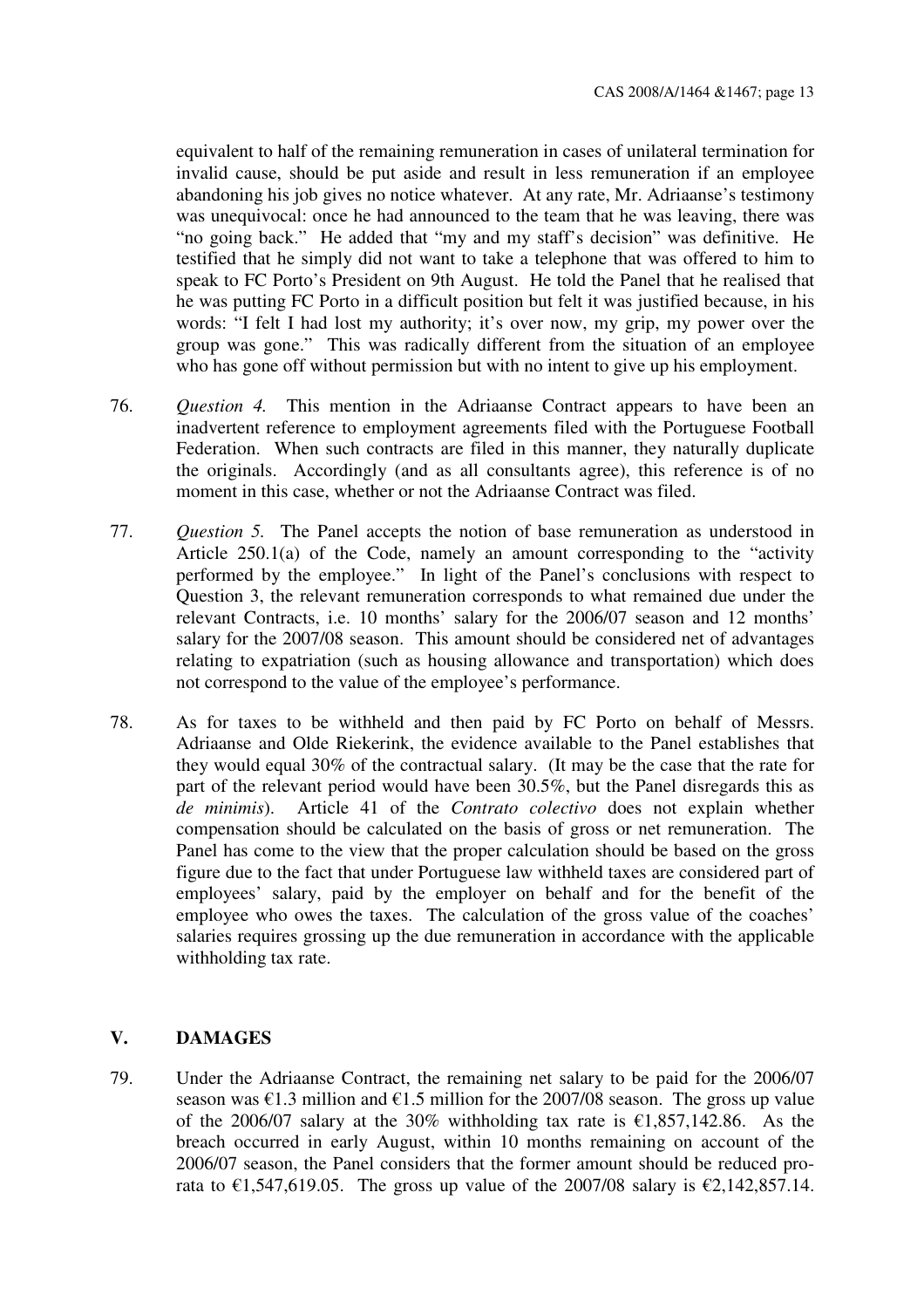The total is therefore  $\epsilon$ 3,690,476.19. One-half that amount, corresponding to the minimum defined in Article 41(1) of the *Contrato colectivo*, is €1,845,238.09. The value of lodging, use of an automobile, and travel is not to be included, as these items pertain to costs of expatriation for foreign coaches, not to the inherent value of their performance.

- 80. As stated, FC Porto could recover a higher amount if it proved that its actual loss was greater than the minimum defined under Article 41(1) of the *Contrato colectivo*. The only quantified loss to FC Porto relates to the  $\epsilon$ 1,210,000 payment to Boavista FC. Since the salary paid to the replacement coach was admittedly less than Mr. Adriaanse's salary, it does not represent a loss to FC Porto. (Mr. Henrique, in answer to a question from the Panel, revealed that the annual salary paid to Mr. Ferreira was  $\epsilon$ 750,000 and to Mr. Azenha  $\epsilon$ 200,000). In other words, there is no reason to augment the minimum compensation due from Mr. Adriaanse.
- 81. From the amount of  $\epsilon$ 1,845,238.09 should be deducted the  $\epsilon$ 850,000 bonus to which Mr. Adriaanse was entitled, as explained above. The bottom line is that he should therefore pay  $\epsilon$ 995,238 to FC Porto.
- 82. Under the Olde Riekerink Contract, the net salary to be paid for the 2006/07 season was  $\text{\textsterling}120,000$  and  $\text{\textsterling}150,000$  for the 2007/08 season. The gross up value is €171,428.57 for the 2006/07 season and €214,285.71 for the 2007/08 season, applying the same tax withholding rate as above. On the same logic as with respect to Mr. Adriaanse, the former amount should be reduced to  $\epsilon$ 142,857.14. The total is therefore  $\epsilon$ 357,142.85. Half that amount is  $\epsilon$ 178,571.43. The Panel does not accept that Mr. Olde Riekerink should be considered liable for any portion of the  $E1.21$  million demanded by Boavista FC to make its coaches available to FC Porto to replace Messrs. Adriaanse and Olde Riekerink. Such a payment, the Panel surmises, relates to the prime mover, i.e. the head coach, and it is to be expected that any head coach has an assistant who (like Mr. Olde Riekerink) is likely to follow his leader. Nor is the Panel willing to accept an oral declaration to the effect that Mr. Olde Riekerink's replacement was paid a higher salary than he was. After the deduction of Mr. Olde Riekerink's unpaid bonus of €103,750, the bottom line is that he should therefore pay  $\epsilon$ 74,821 to FC Porto.
- 83. Messrs. Adriaanse and Olde Riekerink were successful in bringing the appeals, in that their obligation to compensate FC Porto was reduced. On the other hand, their claim that they were not liable for breach has failed. Under the circumstances, the Panel sees no justification for an award of costs to any Party.
- 84. The present award has been rendered by majority.